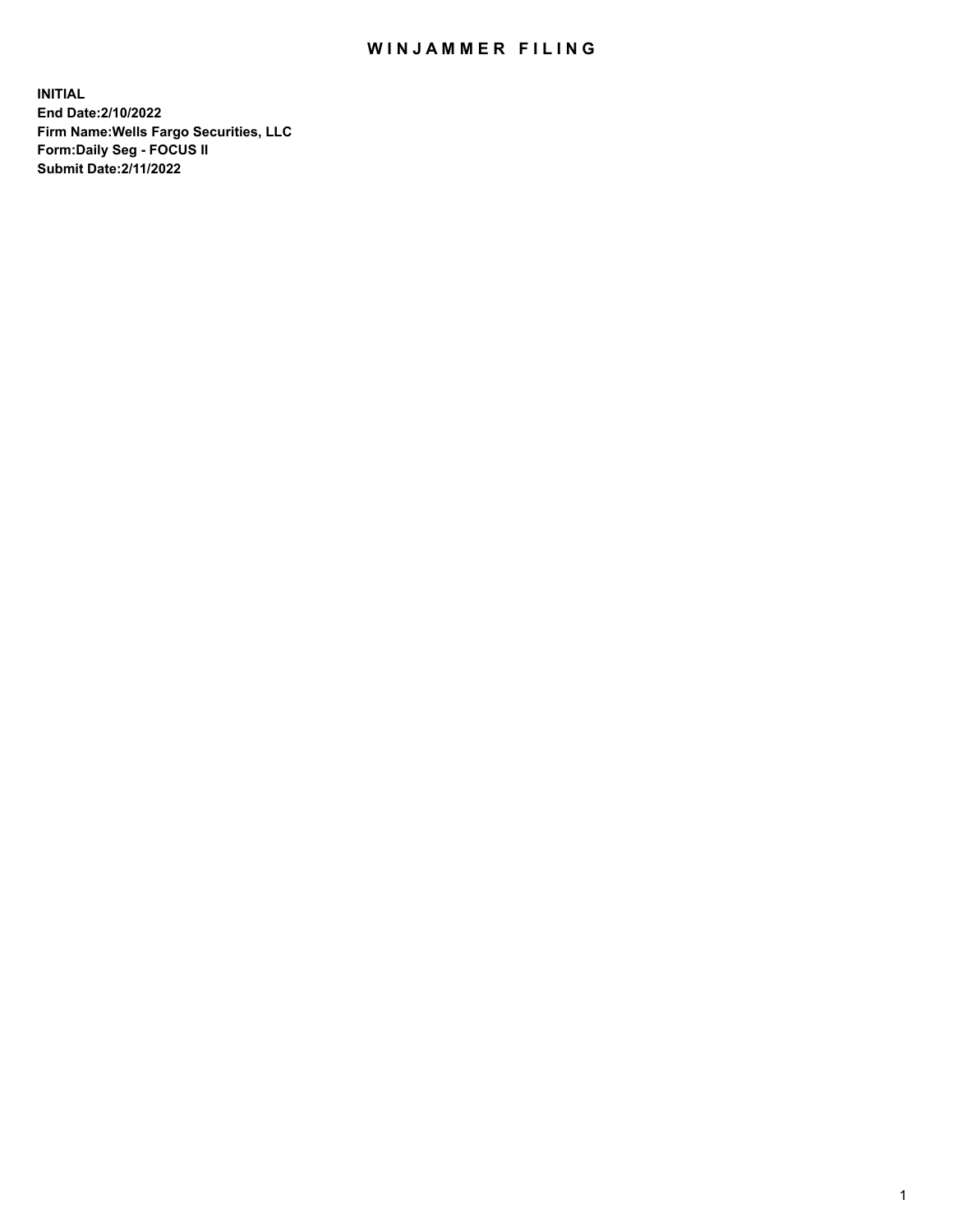**INITIAL End Date:2/10/2022 Firm Name:Wells Fargo Securities, LLC Form:Daily Seg - FOCUS II Submit Date:2/11/2022 Daily Segregation - Cover Page**

| Name of Company                                                                                                                                                                                                                                                                                                               | <b>Wells Fargo Securities LLC</b>                          |
|-------------------------------------------------------------------------------------------------------------------------------------------------------------------------------------------------------------------------------------------------------------------------------------------------------------------------------|------------------------------------------------------------|
| <b>Contact Name</b>                                                                                                                                                                                                                                                                                                           | <b>James Gnall</b>                                         |
| <b>Contact Phone Number</b>                                                                                                                                                                                                                                                                                                   | 917-699-6822                                               |
| <b>Contact Email Address</b>                                                                                                                                                                                                                                                                                                  | james.w.gnall@wellsfargo.com                               |
| FCM's Customer Segregated Funds Residual Interest Target (choose one):<br>a. Minimum dollar amount: ; or<br>b. Minimum percentage of customer segregated funds required:% ; or<br>c. Dollar amount range between: and; or<br>d. Percentage range of customer segregated funds required between:% and%.                        | 115,000,000<br><u>0</u><br>0 <sub>0</sub><br>00            |
| FCM's Customer Secured Amount Funds Residual Interest Target (choose one):<br>a. Minimum dollar amount: ; or<br>b. Minimum percentage of customer secured funds required:%; or<br>c. Dollar amount range between: and; or<br>d. Percentage range of customer secured funds required between: % and %.                         | 30,000,000<br><u>0</u><br>0 <sub>0</sub><br>0 <sub>0</sub> |
| FCM's Cleared Swaps Customer Collateral Residual Interest Target (choose one):<br>a. Minimum dollar amount: ; or<br>b. Minimum percentage of cleared swaps customer collateral required:%; or<br>c. Dollar amount range between: and; or<br>d. Percentage range of cleared swaps customer collateral required between:% and%. | 355,000,000<br><u>0</u><br>00<br>00                        |

Attach supporting documents CH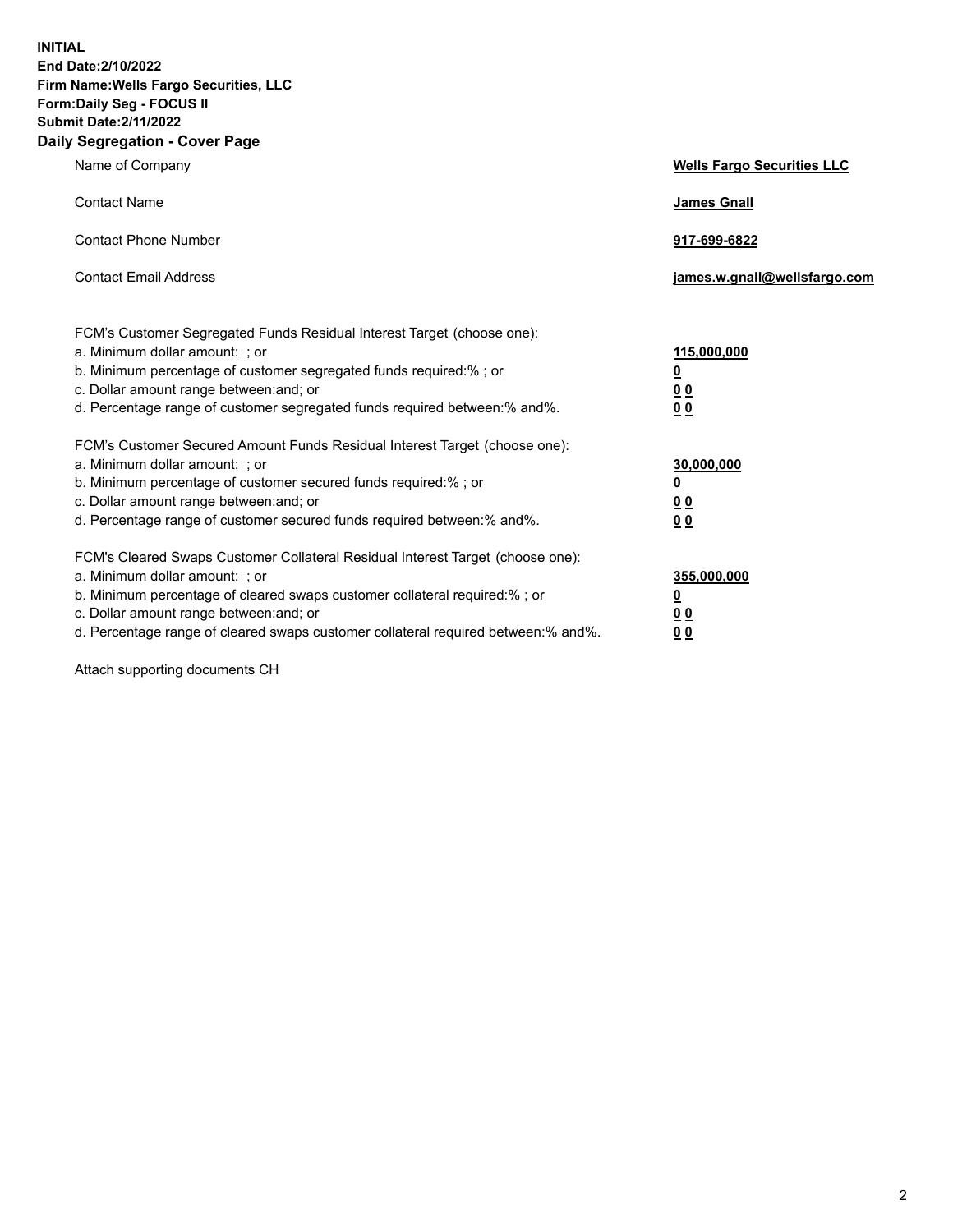**INITIAL End Date:2/10/2022 Firm Name:Wells Fargo Securities, LLC Form:Daily Seg - FOCUS II Submit Date:2/11/2022**

## **Daily Segregation - Secured Amounts**

|     | Foreign Futures and Foreign Options Secured Amounts                                         |                                 |
|-----|---------------------------------------------------------------------------------------------|---------------------------------|
|     | Amount required to be set aside pursuant to law, rule or regulation of a foreign            | $0$ [7305]                      |
|     | government or a rule of a self-regulatory organization authorized thereunder                |                                 |
| 1.  | Net ledger balance - Foreign Futures and Foreign Option Trading - All Customers             |                                 |
|     | A. Cash                                                                                     | 380,074,698 [7315]              |
|     | B. Securities (at market)                                                                   | 188,574,667 [7317]              |
| 2.  | Net unrealized profit (loss) in open futures contracts traded on a foreign board of trade   | 111,092,556 [7325]              |
| 3.  | Exchange traded options                                                                     |                                 |
|     | a. Market value of open option contracts purchased on a foreign board of trade              | 3,179 [7335]                    |
|     | b. Market value of open contracts granted (sold) on a foreign board of trade                | $0$ [7337]                      |
| 4.  | Net equity (deficit) (add lines 1. 2. and 3.)                                               | 457,559,988 [7345]              |
| 5.  | Account liquidating to a deficit and account with a debit balances - gross amount           | 9,565,254 [7351]                |
|     | Less: amount offset by customer owned securities                                            | -9,554,248 [7352] 11,006 [7354] |
| 6.  | Amount required to be set aside as the secured amount - Net Liquidating Equity              | 457,570,994 [7355]              |
|     | Method (add lines 4 and 5)                                                                  |                                 |
| 7.  | Greater of amount required to be set aside pursuant to foreign jurisdiction (above) or line | 457,570,994 [7360]              |
|     | 6.                                                                                          |                                 |
|     | FUNDS DEPOSITED IN SEPARATE REGULATION 30.7 ACCOUNTS                                        |                                 |
| 1.  | Cash in banks                                                                               |                                 |
|     | A. Banks located in the United States                                                       | 180,105,363 [7500]              |
|     | B. Other banks qualified under Regulation 30.7                                              | 3,912,257 [7520] 184,017,620    |
|     |                                                                                             | [7530]                          |
| 2.  | Securities                                                                                  |                                 |
|     | A. In safekeeping with banks located in the United States                                   | 179,174,322 [7540]              |
|     | B. In safekeeping with other banks qualified under Regulation 30.7                          | 0 [7560] 179,174,322 [7570]     |
| 3.  | Equities with registered futures commission merchants                                       |                                 |
|     | A. Cash                                                                                     | $-3,031,188$ [7580]             |
|     | <b>B.</b> Securities                                                                        | 44,422,634 [7590]               |
|     | C. Unrealized gain (loss) on open futures contracts                                         | 37,027,944 [7600]               |
|     | D. Value of long option contracts                                                           | 3,179 [7610]                    |
|     | E. Value of short option contracts                                                          | 0 [7615] 78,422,569 [7620]      |
| 4.  | Amounts held by clearing organizations of foreign boards of trade                           |                                 |
|     | A. Cash                                                                                     |                                 |
|     | <b>B.</b> Securities                                                                        | $0$ [7640]<br>$0$ [7650]        |
|     |                                                                                             |                                 |
|     | C. Amount due to (from) clearing organization - daily variation                             | $0$ [7660]                      |
|     | D. Value of long option contracts                                                           | $0$ [7670]                      |
|     | E. Value of short option contracts                                                          | 0 [7675] 0 [7680]               |
| 5.  | Amounts held by members of foreign boards of trade                                          |                                 |
|     | A. Cash                                                                                     | 225,373,478 [7700]              |
|     | <b>B.</b> Securities                                                                        | 155,125,725 [7710]              |
|     | C. Unrealized gain (loss) on open futures contracts                                         | -256,219,207 [7720]             |
|     | D. Value of long option contracts                                                           | $0$ [7730]                      |
|     | E. Value of short option contracts                                                          | 0 [7735] 124,279,996 [7740]     |
| 6.  | Amounts with other depositories designated by a foreign board of trade                      | 0 [7760]                        |
| 7.  | Segregated funds on hand                                                                    | $0$ [7765]                      |
| 8.  | Total funds in separate section 30.7 accounts                                               | 565,894,507 [7770]              |
| 9.  | Excess (deficiency) Set Aside for Secured Amount (subtract line 7 Secured Statement         | 108,323,513 [7380]              |
|     | Page 1 from Line 8)                                                                         |                                 |
| 10. | Management Target Amount for Excess funds in separate section 30.7 accounts                 | 30,000,000 [7780]               |

- 
- 11. Excess (deficiency) funds in separate 30.7 accounts over (under) Management Target **78,323,513** [7785]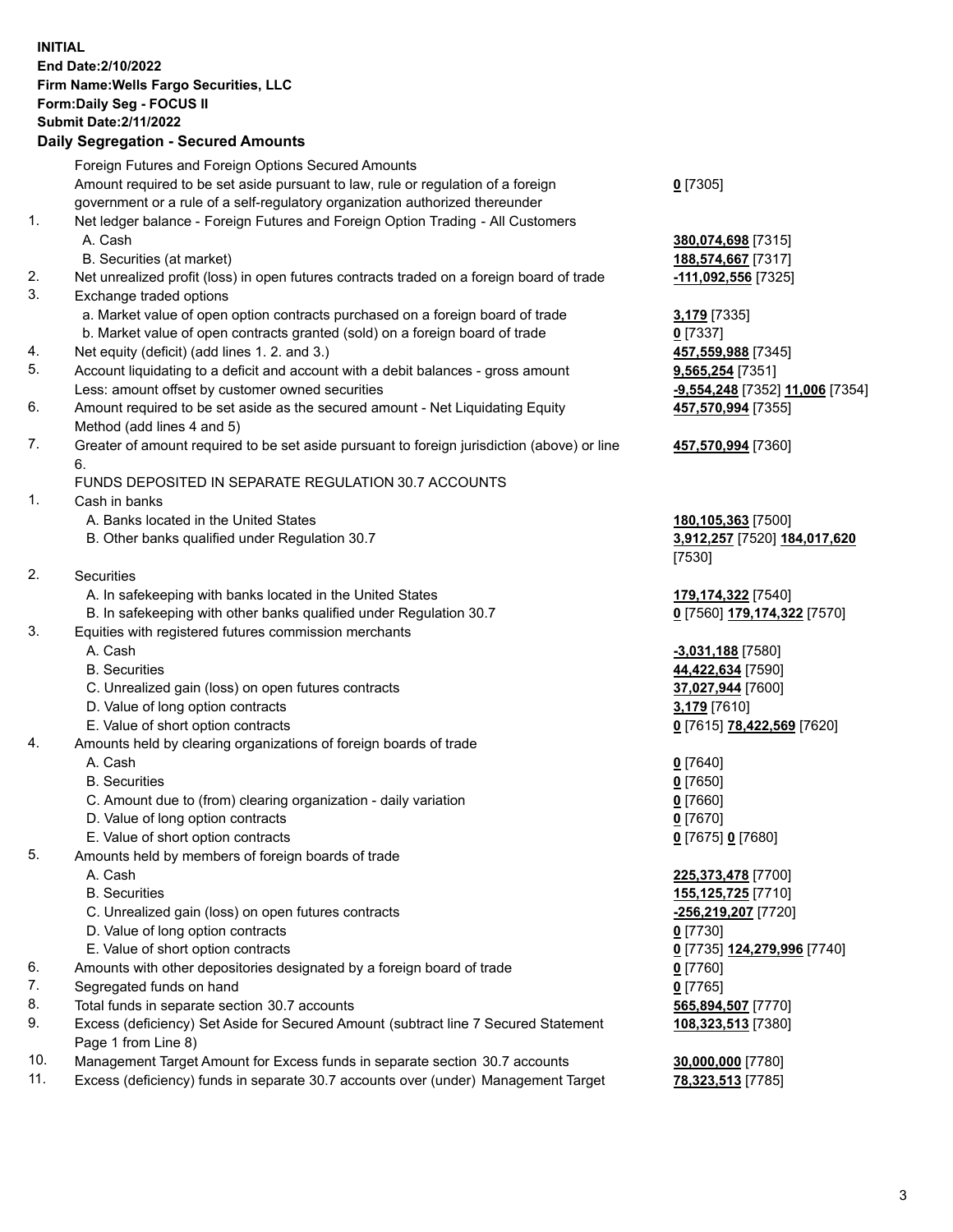**INITIAL End Date:2/10/2022 Firm Name:Wells Fargo Securities, LLC Form:Daily Seg - FOCUS II Submit Date:2/11/2022 Daily Segregation - Segregation Statement** SEGREGATION REQUIREMENTS(Section 4d(2) of the CEAct) 1. Net ledger balance A. Cash **3,014,957,533** [7010] B. Securities (at market) **1,918,401,644** [7020] 2. Net unrealized profit (loss) in open futures contracts traded on a contract market **663,888,905** [7030] 3. Exchange traded options A. Add market value of open option contracts purchased on a contract market **1,426,881,081** [7032] B. Deduct market value of open option contracts granted (sold) on a contract market **-1,343,140,453** [7033] 4. Net equity (deficit) (add lines 1, 2 and 3) **5,680,988,710** [7040] 5. Accounts liquidating to a deficit and accounts with debit balances - gross amount **276,449,459** [7045] Less: amount offset by customer securities **-275,882,166** [7047] **567,293** [7050] 6. Amount required to be segregated (add lines 4 and 5) **5,681,556,003** [7060] FUNDS IN SEGREGATED ACCOUNTS 7. Deposited in segregated funds bank accounts A. Cash **161,397,924** [7070] B. Securities representing investments of customers' funds (at market) **635,455,656** [7080] C. Securities held for particular customers or option customers in lieu of cash (at market) **119,576,501** [7090] 8. Margins on deposit with derivatives clearing organizations of contract markets A. Cash **3,097,994,835** [7100] B. Securities representing investments of customers' funds (at market) **124,181,309** [7110] C. Securities held for particular customers or option customers in lieu of cash (at market) **1,798,825,143** [7120] 9. Net settlement from (to) derivatives clearing organizations of contract markets **144,304,603** [7130] 10. Exchange traded options A. Value of open long option contracts **1,426,881,081** [7132] B. Value of open short option contracts **-1,343,140,453** [7133] 11. Net equities with other FCMs A. Net liquidating equity **0** [7140] B. Securities representing investments of customers' funds (at market) **0** [7160] C. Securities held for particular customers or option customers in lieu of cash (at market) **0** [7170] 12. Segregated funds on hand **0** [7150] 13. Total amount in segregation (add lines 7 through 12) **6,165,476,599** [7180] 14. Excess (deficiency) funds in segregation (subtract line 6 from line 13) **483,920,596** [7190] 15. Management Target Amount for Excess funds in segregation **115,000,000** [7194] 16. Excess (deficiency) funds in segregation over (under) Management Target Amount **368,920,596** [7198]

Excess